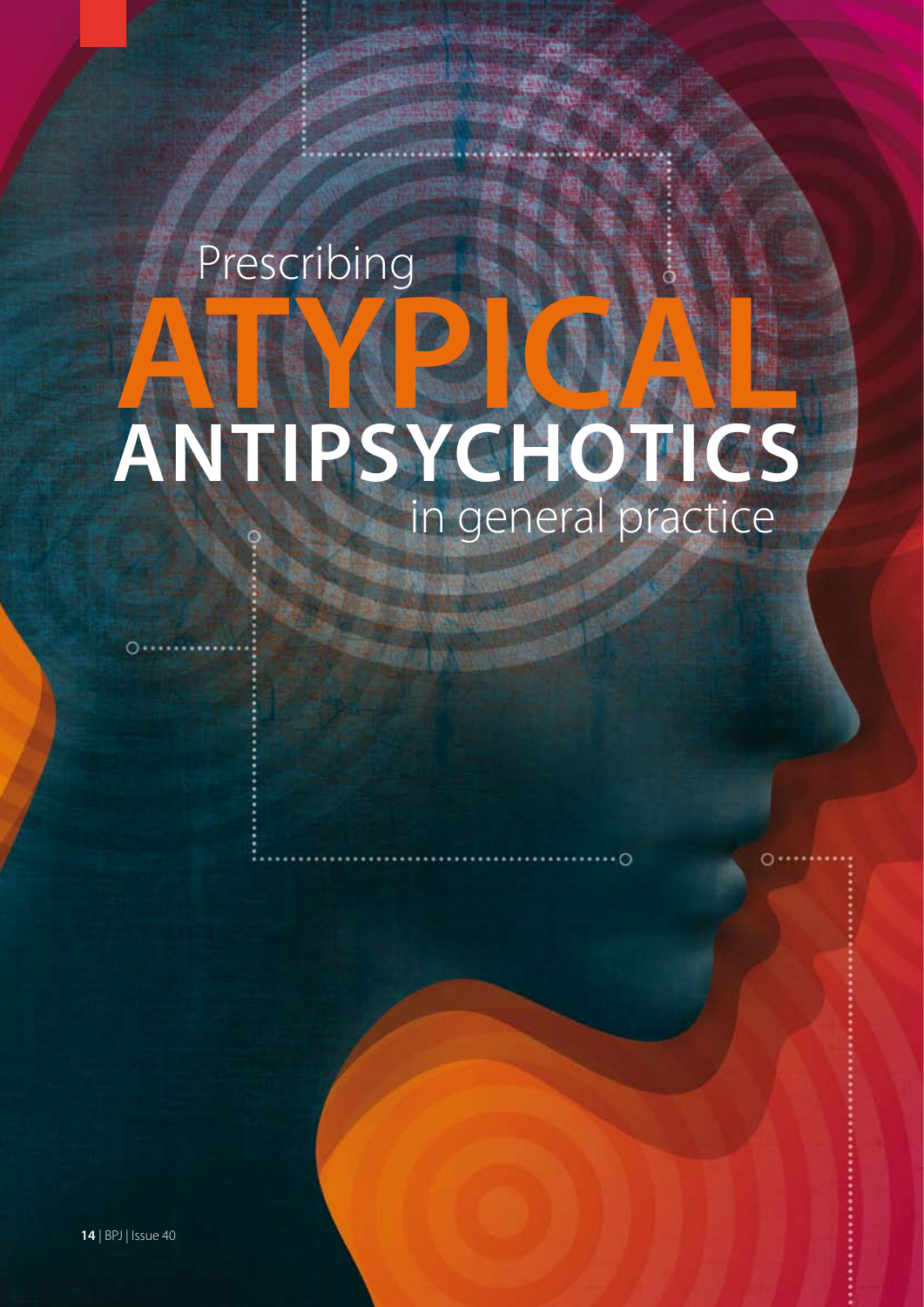## **Prescribing of atypical antipsychotics is increasing**

Antipsychotic medicines are classified as "typical" or "atypical". Typical antipsychotics, also known as traditional or first-generation antipsychotics, include haloperidol and chlorpromazine. Atypical antipsychotics, also known as second generation antipsychotics, include quetiapine, risperidone and olanzapine. Both types of antipsychotics act in a similar way by blocking receptors in the dopamine pathway, but atypical antipsychotics are less likely to cause the extrapyramidal adverse effects associated with the older typical antipsychotics. However, atypical antipsychotics, along with typical antipsychotics, are associated with serious adverse effects, such as diabetes mellitus, stroke and cardiac death.<sup>1</sup>

Antipsychotics are indicated for the treatment of schizophrenia and related disorders and in some circumstances to treat the behavioural and psychological symptoms associated with dementia (risperidone only). International experience shows that antipsychotics are being increasingly used for off-label conditions (e.g. anxiety, insomnia). $2, 3$ 

The use of atypical antipsychotics has been increasing in New Zealand (Figure 1) and it is likely that off-label use is a factor in this increase. Special Authority prescribing restrictions have recently been removed from olanzapine (Page 22). Risperidone (excluding depot injection and dissolving tablets) and quetiapine have been available without restriction since 2009 and 2008 respectively.

## **Key concepts**

- Use of atypical antipsychotics, such as quetiapine and olanzapine, is increasing and in many cases, they are being prescribed "off-label" – this is a worrying trend due to their potential to cause harm
- Atypical antipsychotics should only be used for specific indications and used with caution, especially in elderly people and young adults
- Atypical antipsychotics are indicated for the treatment of schizophrenia and related disorders and in some circumstances to treat the behavioural and psychological symptoms associated with dementia (risperidone only)
- Antipsychotics are not a first-line treatment for anxiety and are not recommended for posttraumatic stress disorder or insomnia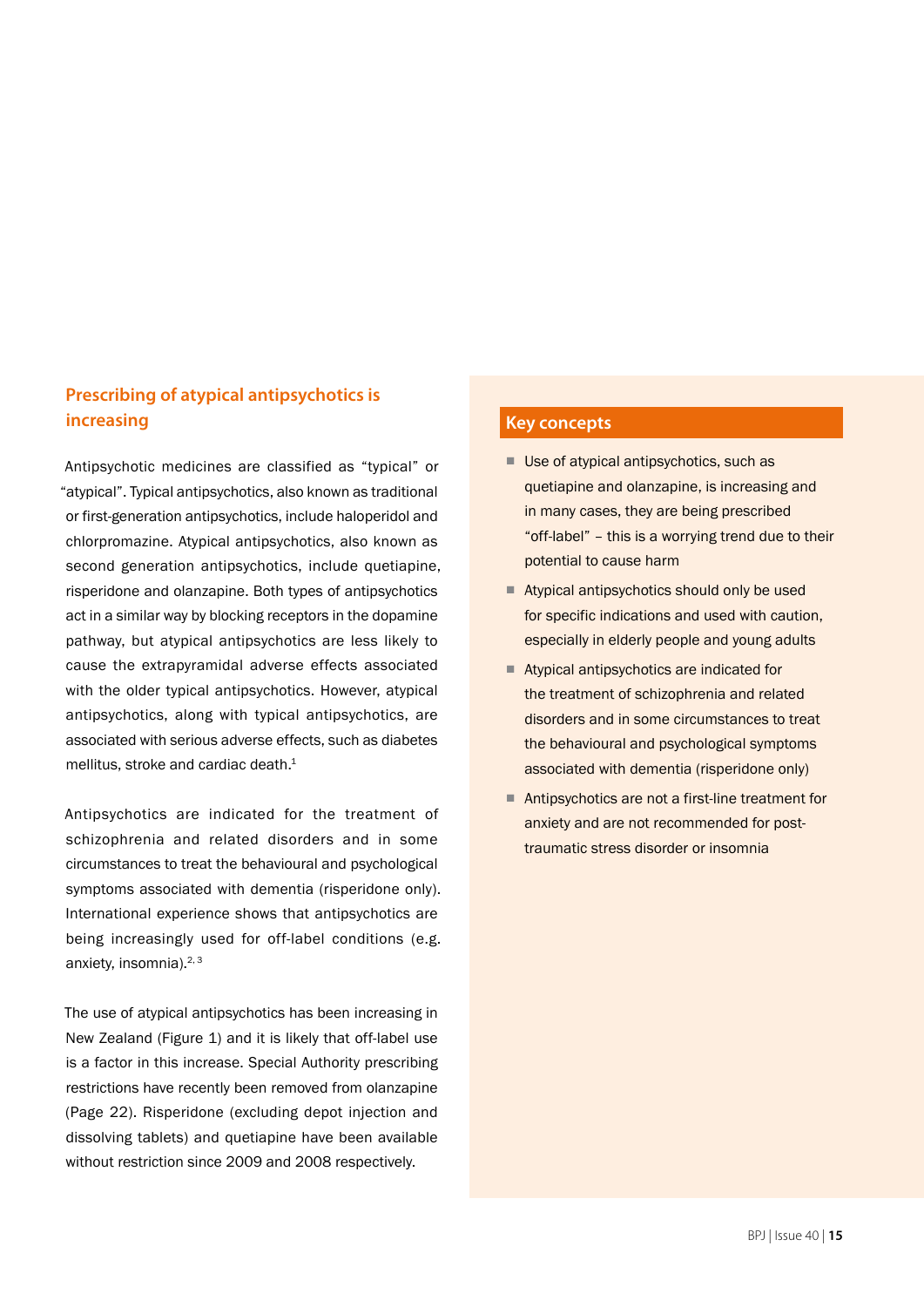Traditionally, General Practitioners have been responsible for writing repeat prescriptions for patients, once an atypical antipsychotic has been initiated by a psychiatrist after confirmation of a diagnosis such as schizophrenia.

If a General Practitioner wishes to initiate treatment, then it is best to only prescribe for the recognised indications and to discuss the treatment plan with a psychiatrist (or other relevant clinician) before prescribing. Be particularly cautious when prescribing these medicines for elderly people, younger people and those at increased cardiovascular risk, especially as a result of obesity, diabetes or high cholesterol.

## **Adverse effects of atypical antipsychotics**

Most adverse effects are common to all antipsychotics, both typical and atypical, but occur to varying degrees for individual medicines (Table 1).

Common, dose related adverse effects include:4

- Sedation especially with clozapine, olanzapine and quetiapine
- Anticholinergic effects such as dry mouth, constipation and blurred vision – especially with clozapine and olanzapine
- Dizziness and postural hypotension especially with clozapine, risperidone and quetiapine



Figure 1: Use of selected typical and atypical antipsychotics by General Practitioners in New Zealand, 2006-2011 (dispensing data from the Pharmaceutical Warehouse database).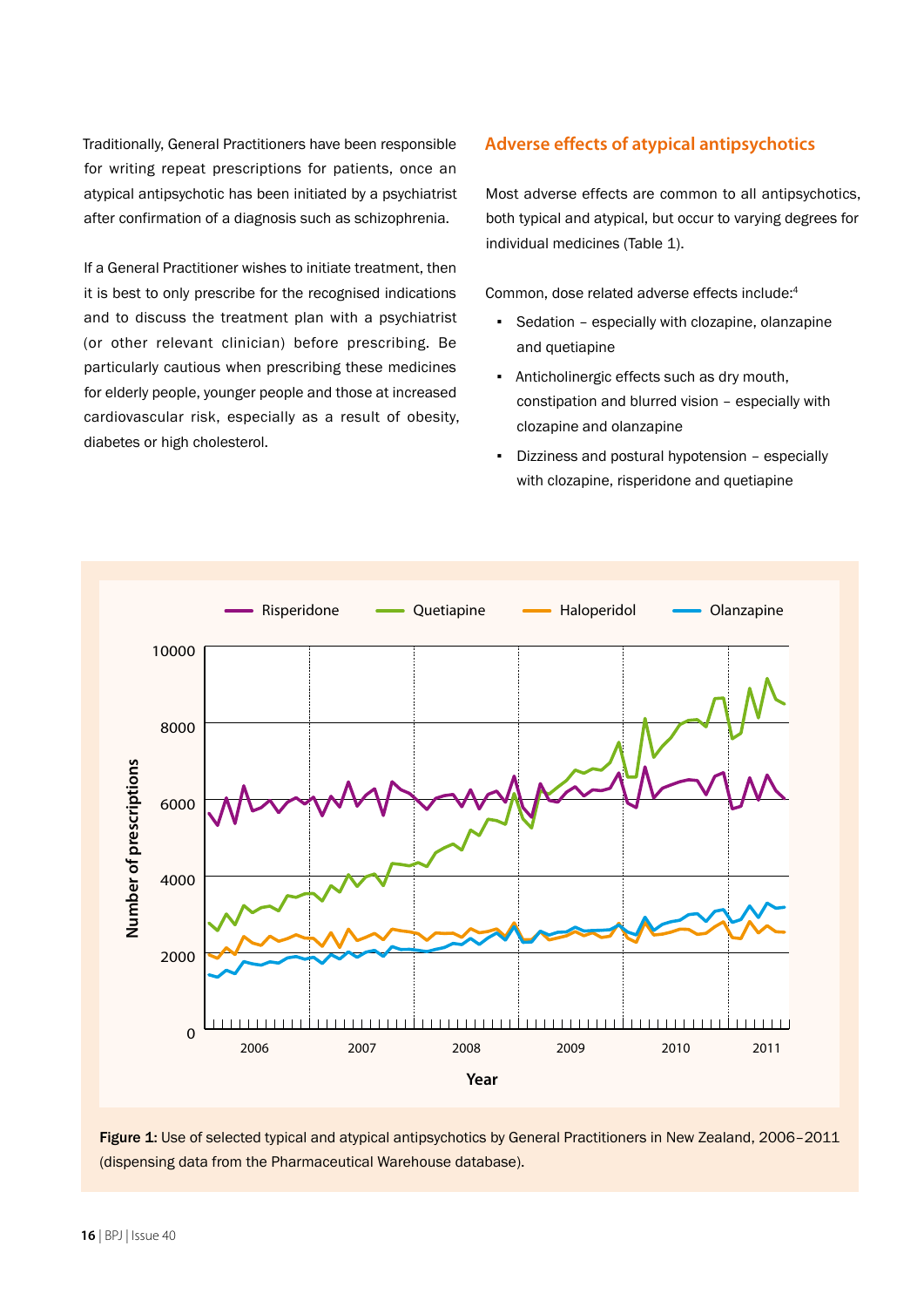As experience has grown, significant adverse effects associated with atypical antipsychotics have emerged, such as the development of diabetes, dyslipidaemia, weight gain, metabolic syndrome, increased risk of stroke (particularly among elderly people), elevated risk of sudden cardiac death, seizures and tardive dyskinesia.<sup>5</sup> These adverse effects are also associated with typical antipsychotics.

#### **Metabolic adverse effects**

Metabolic adverse effects associated with antipsychotics are of particular concern because of the increase in cardiovascular morbidity and mortality.4 Olanzapine and clozapine are particularly associated with substantial weight gain, dyslipidaemia and hyperglycaemia.4 People taking these medicines often report that they always feel hungry. Weight gain can be substantial – a gain of 2 kg in two weeks should prompt a medicine review. All patients prescribed antipsychotics should be given appropriate advice on diet and lifestyle interventions and monitored carefully for diabetes.<sup>7</sup>

 $\mathbb{G}$  See: "Monitoring for metabolic disorders in patients taking antipsychotic drugs", BPJ 3 (Feb, 2007)

## **Extrapyramidal effects**

Atypical antipsychotics are generally considered to cause fewer extrapyramidal adverse effects than typical antipsychotics. A meta-analysis showed clozapine, olanzapine and risperidone to be significantly less commonly associated with extrapyramidal symptoms than low potency typical antipsychotics (i.e. chlorpromazine 600 mg daily or equivalent).8 The majority of studies have found no differences within the atypical group in terms of extrapyramidal effects.<sup>5</sup>

|                                | <b>Extrapyramidal</b>   | <b>Sedation</b>         | Weight gain             | Hyperglycaemia                                | Anticholinergic | <b>Orthostatic</b><br>hypotension |  |
|--------------------------------|-------------------------|-------------------------|-------------------------|-----------------------------------------------|-----------------|-----------------------------------|--|
| <b>Atypical antipsychotics</b> |                         |                         |                         |                                               |                 |                                   |  |
| Risperidone                    | $\overline{\mathbf{O}}$ | <b>O</b> initially      | $\overline{\mathbf{O}}$ | $\overline{\mathbf{O}}$                       | ∩               | <b>O</b> initially                |  |
| Quetiapine                     | $\bigodot^*$            | 000                     | $\odot\odot$            | 000                                           | OO              | $\bigcirc$                        |  |
| Olanzapine                     | $\bigcirc$              | $\bullet\bullet\bullet$ | 000                     | $\bullet\bullet\bullet$                       | 000             | $\bigcap$                         |  |
| Clozapine                      | $\bigcirc$              | 000                     | 000                     | 000                                           | 000             | $\odot$                           |  |
| Amisulpride                    | $\bigcirc$ $\bigcirc$ * | ◠                       | $\bigcirc$              | $\left( \begin{array}{c} \end{array} \right)$ |                 | $\bigcap$                         |  |
| Aripiprazole                   | $\bigcirc$              | $\bigcap$               | $\bigcirc$              | 0                                             |                 | $\bigcap$                         |  |
| Ziprasidone                    | $\bigcirc$              | $\overline{\mathbf{O}}$ | $\bigcap$               | $\overline{C}$                                | 60              | $\bigcirc$                        |  |
| <b>Typical antipsychotics</b>  |                         |                         |                         |                                               |                 |                                   |  |
| Haloperidol                    | $\bullet\bullet\bullet$ | $\bigcap$               | $\bigcirc$              | $\bigcirc$                                    | $\sqrt{2}$      | $\subset$                         |  |
| Chlorpromazine                 | $\odot$                 | $\bullet\bullet\bullet$ | 000                     | 00Q                                           | 000             | DOC                               |  |
|                                |                         |                         |                         |                                               |                 |                                   |  |

Table 1: Relative frequency of common adverse effects of antipsychotics (Psychotropic Expert Group, 2008).<sup>6</sup>

Approximate frequency of adverse effects:  $\bigcirc$  (<2%) = negligible or absent;  $\bigcirc$  (>2%) = infrequent;  $\bigcirc$  (>10%) = moderately frequent;  $\bigcirc \bigcirc \bigcirc$  (>30%) = frequent. \* rarely a problem at usual therapeutic doses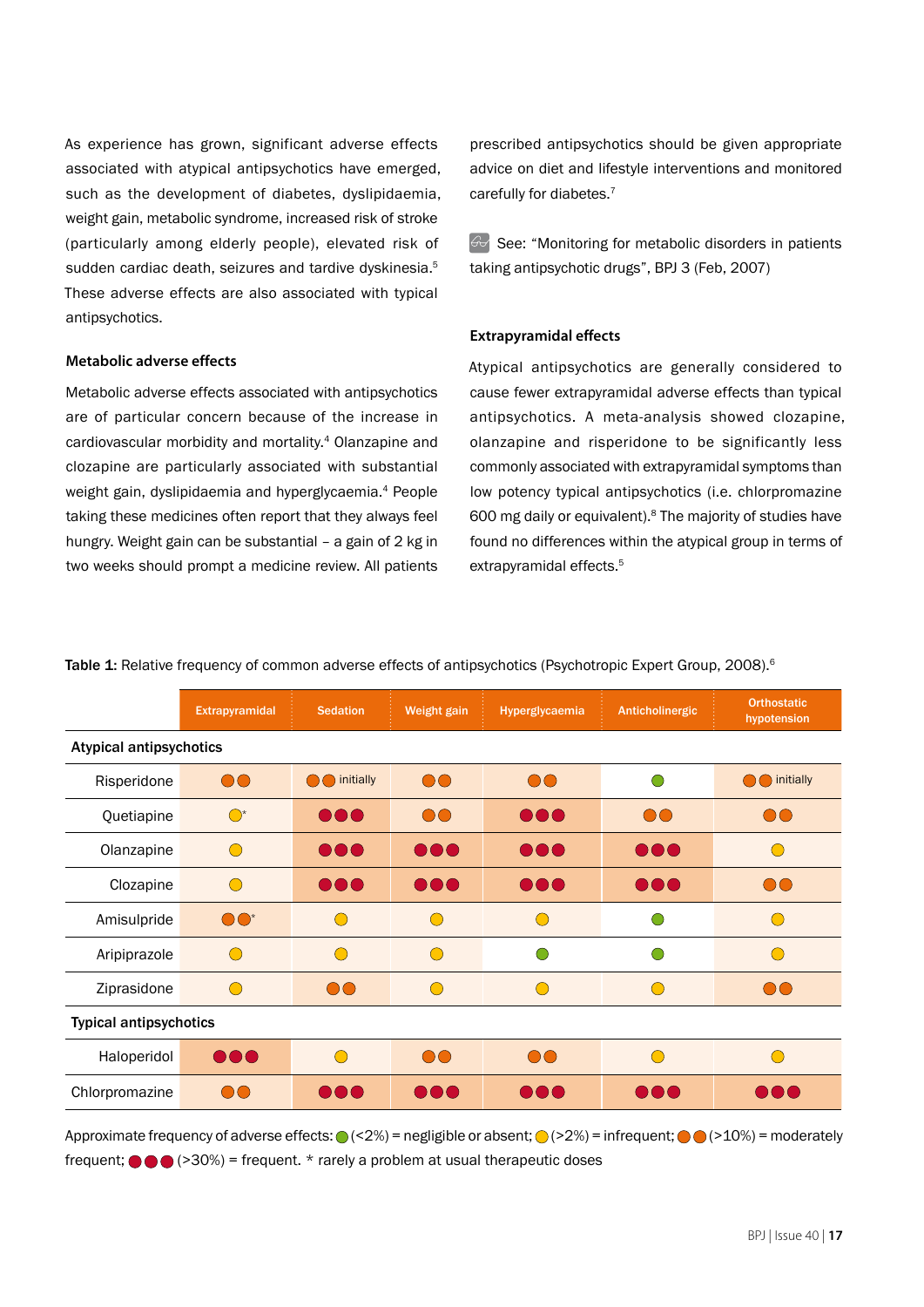## **Monitoring requirements for clozapine**

Patients using clozapine require close monitoring as it can cause neutropenia, which may progress to a potentially fatal agranulocytosis.

Blood tests (white cell count and absolute neutrophil count) are required:<sup>12</sup>

- **Ten days before commencing treatment**
- Each week of the first 18 weeks of treatment
- **Every four weeks during treatment**
- **•** Four weeks after discontinuation
- After discontinuation due to abnormal blood tests, until levels return to normal

Patients who present with evidence of infection, e.g. sore throat, fever or flu-like symptoms require an urgent complete blood count. Patients should also be advised to report any such symptoms.

### Other adverse effects

Constipation is commonly associated with clozapine use and can be severe and even life-threatening. Coprescription of a laxative for patients taking clozapine is recommended.

Additional adverse effects of clozapine are similar to other antipsychotics, but antimuscarinic effects (e.g. dry mouth, blurred vision, urinary retention), sedation and weight gain are often more pronounced.

The concomitant use of some medicines may increase the risk of adverse effects due to:

- A potential for bone marrow suppression, e.g. trimethoprim, co-trimoxazole, nitrofurantoin, sulphonamides, carbamazepine
- **An increase in the plasma concentration of** clozapine, e.g. erythromycin, ciprofloxacin

Clozapine is classified as a "hospital pharmacy" medicine which means it is only dispensed from a limited number of authorised pharmacies. It is also currently monitored on the Intensive Medicines Monitoring Programme (IMMP).

Gee "Clozapine: A reminder about safe and effective use". BPJ 14 (Jun, 2008).

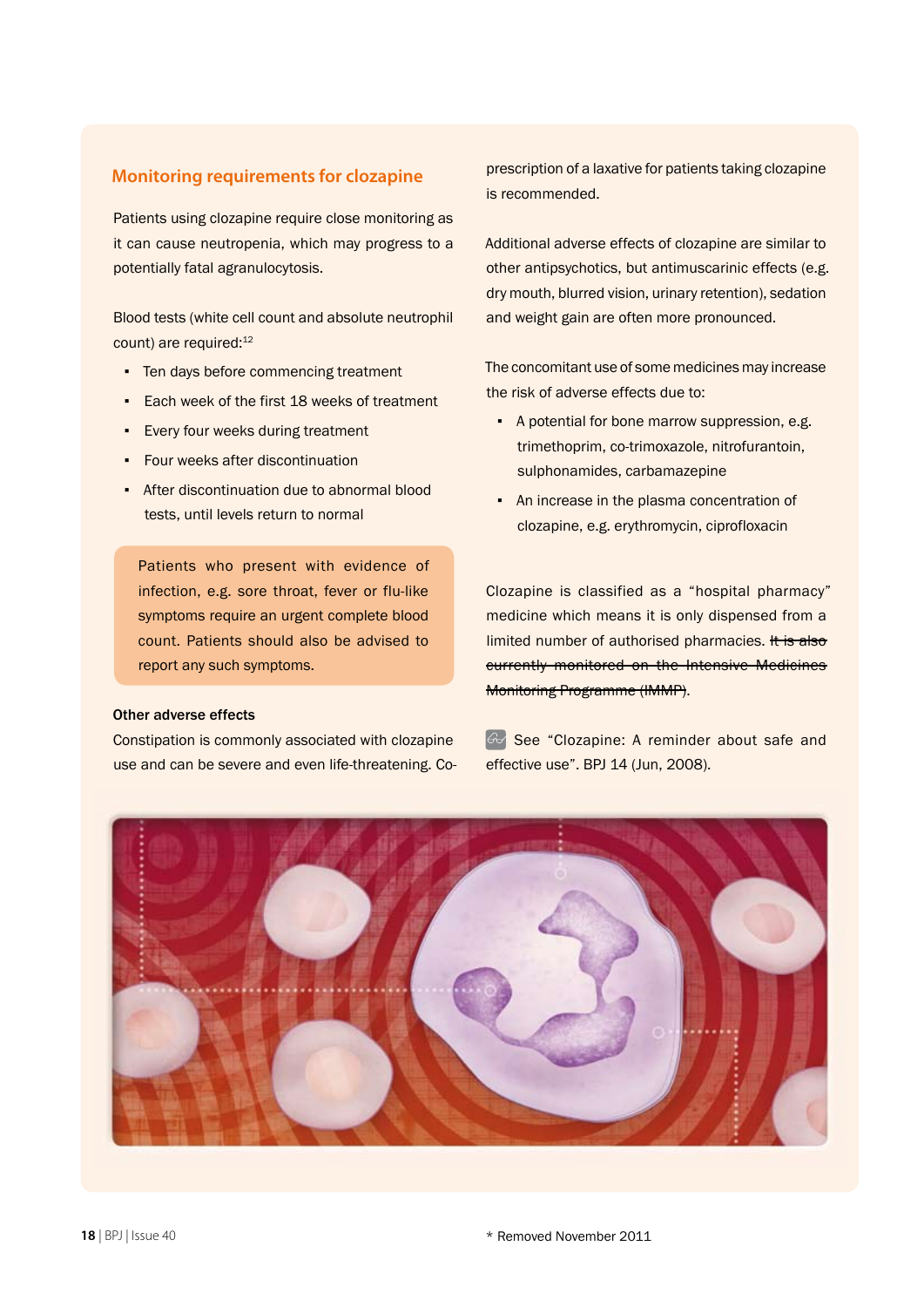### **Tardive dyskinesia**

Rates of new-onset tardive dyskinesia (orofacial and trunk movements) have been estimated at 3% with risperidone and 1% to 2% for other atypical antipsychotics.5 In comparison, tardive dyskinesia develops in around 20% of people receiving typical antipsychotics.9 Tardive dyskinesia is of particular concern as it may not be evident immediately, is often resistant to treatment, may be persistent and may worsen on treatment withdrawal.

## **Atypical antipsychotics for the treatment of schizophrenia and related disorders**

Patients with schizophrenia should ideally be managed by a multidisciplinary team, including both primary and secondary care.<sup>10</sup> The early detection and prompt treatment of a first episode of schizophrenia is essential as this can improve health outcomes and possibly even the progression of the illness.<sup>10</sup>

Typical and atypical antipsychotics are used in the treatment of schizophrenia. Both types of antipsychotics are associated with adverse effects and there is also great variability in individual patient response. Therefore the same medicine cannot be recommended for every patient. As a general principle, an antipsychotic is started at a low dose and carefully titrated upwards to avoid or reduce the occurrence of adverse effects.<sup>6</sup>

Australasian guidelines recommend an atypical antipsychotic as first-line treatment for schizophrenia due to their lower risk of extrapyramidal adverse effects compared to typical antipsychotics.<sup>10</sup> However, more recently this recommendation has been challenged due to the concern that metabolic adverse effects associated with atypical antipsychotics are more problematic in the longer term.<sup>11</sup>

Clozapine is recommended in cases of treatment resistance, after the patient has trialled at least two other antipsychotics.10 This medicine is not initiated in primary care, however, primary care clinicians have a role in monitoring for adverse effects (see opposite).

Pharmacological treatments for schizophrenia should always be used in conjunction with comprehensive psychosocial interventions.10

## **Atypical antipsychotics for the treatment of behavioural and psychological symptoms of dementia**

Behavioural and psychological symptoms of dementia (BPSD) include; aggressiveness (verbal outburst, physical violence), activity disturbance (agitation, wandering) and psychotic symptoms. Non-pharmacological treatment is recommended first-line, but in some severe cases antipsychotics are used to manage BPSD.

Risperidone is the only atypical antipsychotic officially indicated for BPSD. Antipsychotics provide relatively few clinical benefits for people with dementia and in some cases pose a serious risk of an adverse outcome. A recent review predicts that for every 100 people with dementia given an antipsychotic only 20 will derive some clinical benefit and there will be one extra death and one extra stroke.<sup>13</sup>

Atypical antipsychotics should be used with extreme caution in older people, due to an increased incidence of adverse effects, and only used to treat severe symptoms. The decision to use an antipsychotic should be discussed with the patient, family and caregivers. Initial doses should be reduced to half the adult dose or less, taking into account factors such as the patient's weight, comorbidities, and concomitant medication. Treatment should also be reviewed regularly.<sup>14</sup>

Antipsychotic treatment is not effective for symptoms such as wandering, social withdrawal, shouting, pacing, touching, cognitive defects and incontinence. Patients with these symptoms may respond to interventions such as improvements to the environment.15

 $\mathbb{G}$  See: "Antipsychotics in people with dementia an update and reminder", BPJ 26 (Mar, 2010) and "Antipsychotics in dementia: best practice guide", BPJ Special Edition (Sep, 2008).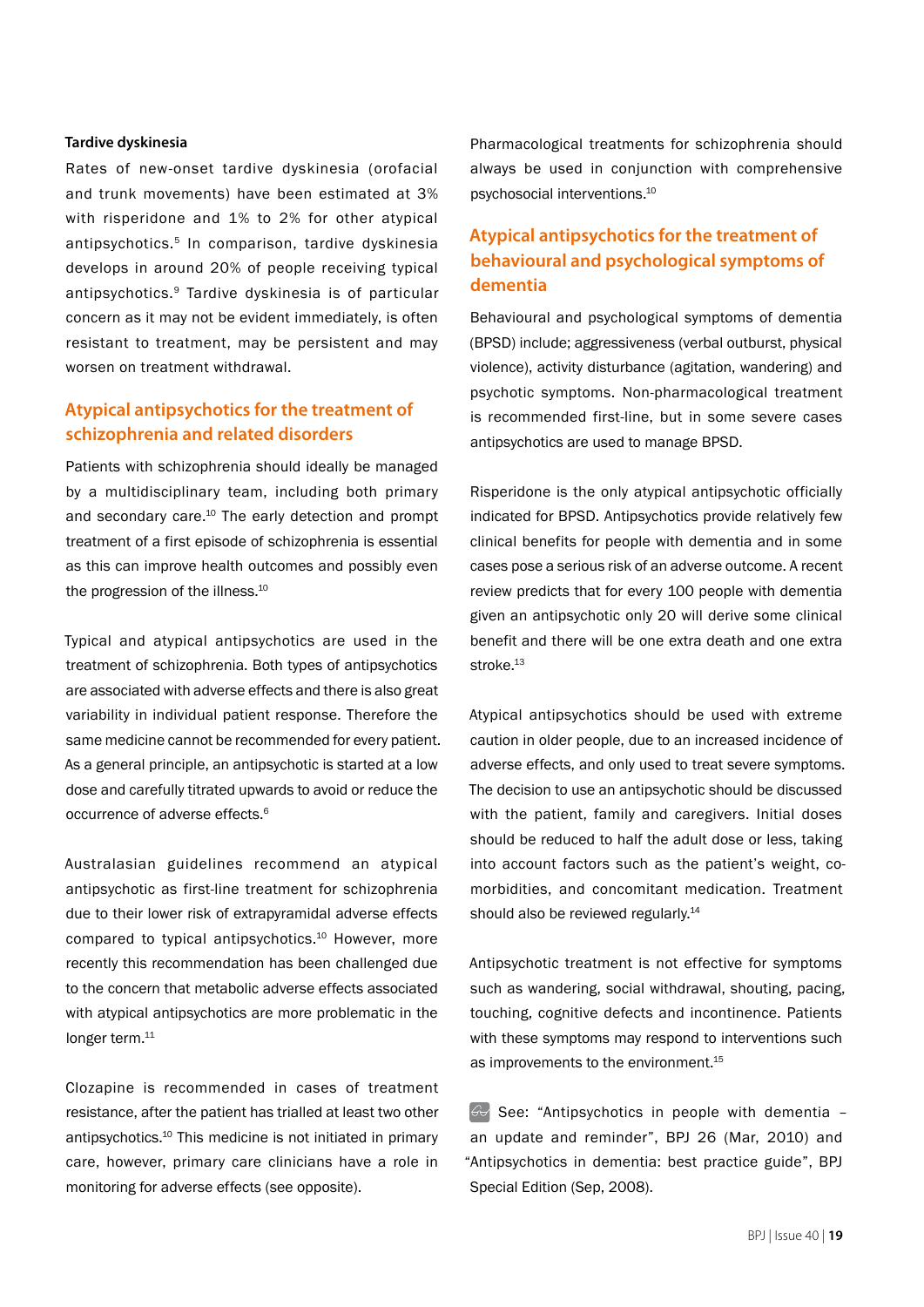## **Off-label uses of atypical antipsychotics: insomnia, anxiety and post-traumatic stress disorder**

In a recent survey in Canterbury, 96% of psychiatrists reported that they prescribed antipsychotics for off-label uses, with quetiapine being the most commonly used. The three most frequent indications for off-label prescribing of quetiapine were; anxiety (89%), sedation (79%) and posttraumatic stress disorder (57%).<sup>16</sup> Overall, it is estimated that between 43% and 70% of atypical antipsychotics prescribed are used for off-label indications.16 It is generally accepted that there is limited evidence to support the use of antipsychotics for off-label uses, but this practice is now widespread and there is little guidance as to whether it needs to be reduced, or if patients are genuinely benefitting from the use of these medicines for these indications.

Drug company marketing has played a strong role in the increase in use of antipsychotics in recent years. In the United States, two drug manufacturers settled out of court, after being charged with illegally promoting the off-label use of olanzapine and quetiapine.<sup>17, 18</sup> There are reports that quetiapine is increasingly emerging as a drug of misuse in the United States. This trend has not yet been widely reported in New Zealand,<sup>19</sup> but may appear over time. There are some anecdotal reports that quetiapine is a drug of misuse in New Zealand prisons.

Off-label prescribing is legal in most countries, including New Zealand, therefore atypical antipsychotics can be prescribed for indications such as anxiety. However, the prescriber needs to carefully weigh up the risks and benefits and consider other appropriate medicines (or nonpharmacological options) first. The decision to prescribe should be discussed with the patient and their family and carefully documented in the patient's notes.

#### **Anxiety**

A selective serotonin re-uptake inhibitor (SSRI) is the firstline pharmacological treatment for generalised anxiety

disorder.<sup>20</sup> Psychological treatments, such as cognitive behavioural therapy, are equally effective.<sup>21</sup> Patients should be treated for at least 12 weeks before assessing the efficacy of treatment with a SSRI. Treatment may need to continue for six to 12 months after symptoms of anxiety have resolved.<sup>20</sup>

Benzodiazepines are sometimes trialled for the treatment of anxiety if SSRIs or psychological therapies have been ineffective.22 However, there is significant concern with tolerance, dependence and misuse associated with this medicine class. Buspirone is funded with Special Authority restriction, for use as an anxiolytic when other medicines are contraindicated or have failed. Tricyclic antidepressants may also be considered in some cases.

There is some evidence that quetiapine may be effective in the treatment of generalised anxiety disorder.<sup>23, 24</sup> Due to the adverse effects associated with quetiapine, it should only be considered for the short-term treatment of anxiety if all other appropriate pharmacological or psychological treatments had been trialled and were ineffective.

 $\Theta$  For further information see: "Generalised anxiety disorder in adults", BPJ 25 (Dec, 2009).

#### **Post-traumatic stress disorder (PTSD)**

PTSD is a psychiatric disorder which develops after exposure to a traumatic event. Three clusters of symptoms are typically present – re-experiencing, avoidance and hyperarousal. Treatment for PTSD involves a combination of psychological therapies, pharmacological treatment and social support. The first-line pharmacological treatment is an antidepressant, usually a SSRI.

There is a lack of evidence to support the use of quetiapine (or other antipsychotics) for the treatment of PTSD.22

### **Insomnia**

Insomnia is usually secondary to an underlying cause such as an illness or poor sleep environment. Investigation and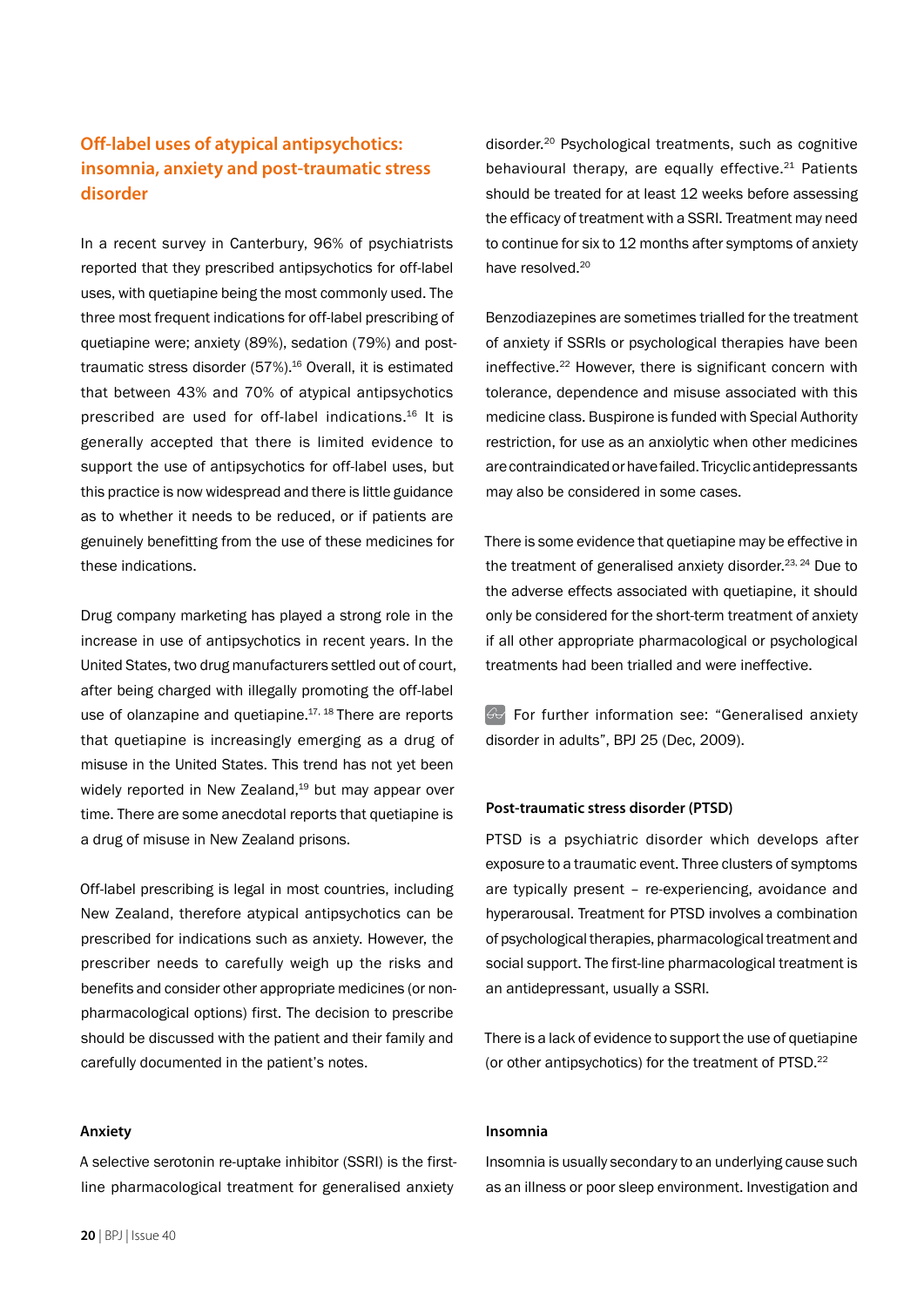treatment of the underlying cause will usually resolve symptoms of insomnia.

The first-line treatment is "sleep hygiene" intervention, e.g. advice to avoid alcohol, nicotine and caffeine, avoid stimuli before bedtime, avoid being in bed when not sleeping and learning relaxation techniques.

If this approach fails to resolve the insomnia, pharmacological treatment may be considered for shortterm use. Zopiclone or shorter-acting benzodiazepines (e.g. temazepam) are appropriate choices. Use the lowest effective dose for the shortest possible time (less than four weeks and preferably five to ten days).<sup>25</sup> Antidepressants are not recommended for insomnia in the absence of depression or anxiety.26

Quetiapine is not recommended for the treatment of insomnia in the absence of psychiatric disorder, e.g. schizophrenia. Quetiapine has been reported to increase total sleep time and sleep efficiency, however, adverse effects such as leg movements and akathisia (restlessness) limit its effectiveness.<sup>27</sup>

For further information see: "Managing insomnia", BPJ 14 (Jun, 2008).

## ACKNOWLEDGEMENT Thank you to Dr Erik

Monasterio, Senior Clinical Lecturer, Christchurch School of Medicine, University of Otago, Consultant in Forensic Psychiatry, Hillmorton Hospital and Andrew McKean, Acting Senior Pharmacist, The Princess Margaret Hospital, Christchurch for expert guidance in developing this article.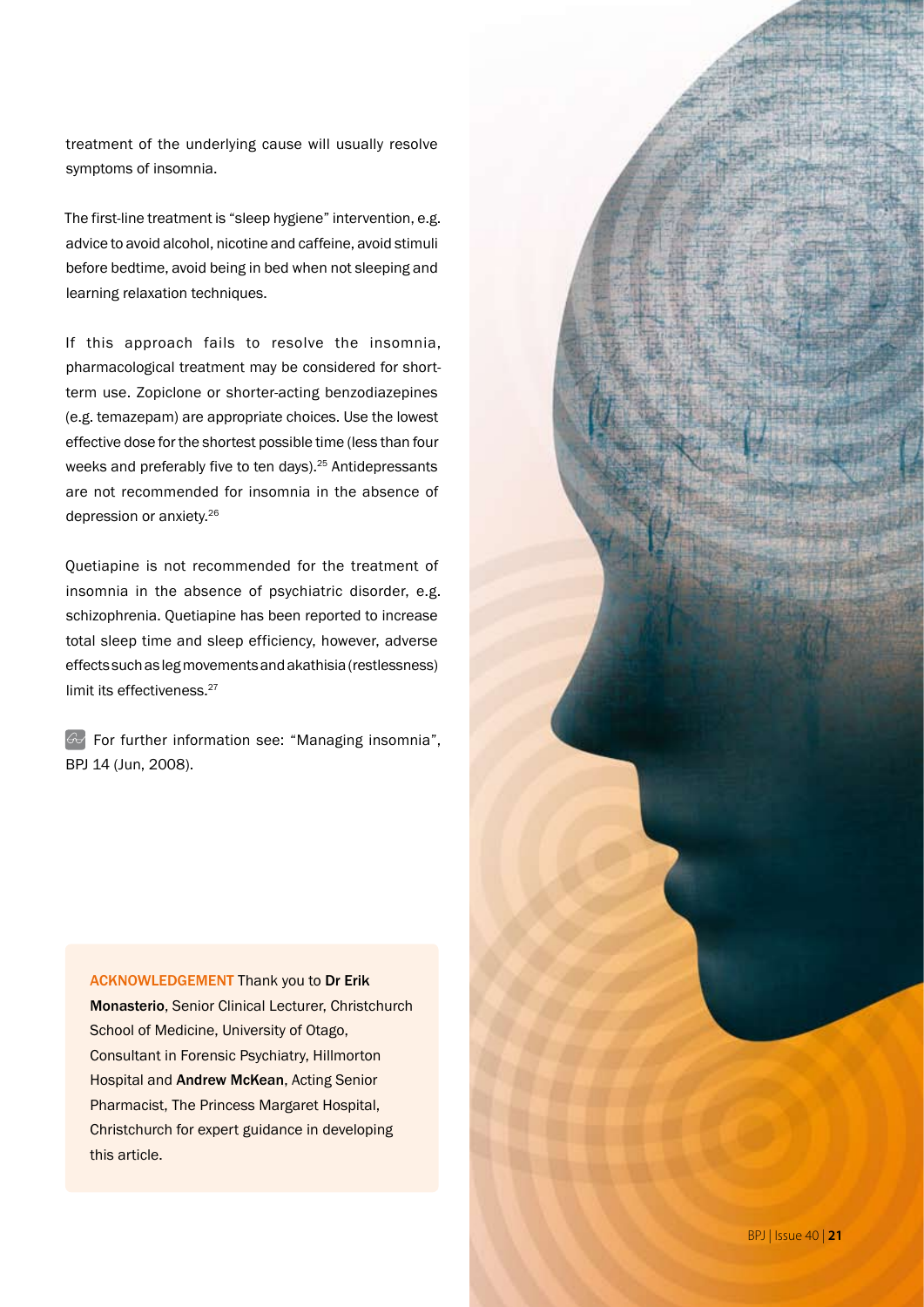## Olanzapine generic now available – weight gain and diabetes a concern

From 1 June 2011 two generic versions of olanzapine became available for prescription, without restriction – Olanzine and Dr Reddy's Olanzapine (tablet and dissolving forms). The Zyprexa brand of olanzapine is still available, but is now subject to a significant part-charge. Some patients may need to be counselled through the brand change. Inform patients that the orodispersible tablets taste different and may take longer to dissolve.

Olanzapine is approved for the treatment of schizophrenia and related psychoses and bipolar depression. Concern has been expressed, now that olanzapine can be prescribed without a Special Authority approval, that it will be prescribed for off-label indications in the same manner that has occurred for quetiapine. There are a number of conditions in which olanzapine has been used, or is under investigation for use, including Alzheimer's dementia, anorexia, autism, Asperger's disorder, insomnia, anxiety and agitation. As yet, there is no compelling evidence of its effectiveness for these conditions.

When prescribing olanzapine the clinician should be particularly aware of the metabolic adverse effects including weight gain, raised lipid levels, impaired glucose tolerance and new-onset diabetes.<sup>5</sup> Pancreatitis is also reported as a rare complication of olanzapine use.<sup>28</sup>

| <b>Adverse effect</b> | <b>Comment</b>                                                                                                                                                                          |  |  |
|-----------------------|-----------------------------------------------------------------------------------------------------------------------------------------------------------------------------------------|--|--|
| Weight gain           | Weight gain in people using olanzapine can be 1 to 3 kg greater than that associated with other atypical<br>antipsychotics such as risperidone.                                         |  |  |
|                       | In long-term studies (at least 48 weeks) the mean weight gain was 5.6kg.                                                                                                                |  |  |
|                       | The proportion of patients with clinically important weight gain could be reasonably high as the number<br>needed to harm has been calculated as 4 for $a \ge 7\%$ gain in body weight. |  |  |
|                       | Teenagers (age 13-17 years) are more likely to gain weight and to gain more weight than adults.                                                                                         |  |  |
|                       | Potential consequences of weight gain should be considered prior to starting olanzapine.                                                                                                |  |  |
|                       | Monitor weight, waist circumference and BMI. If weight gain is more than 2 kg during the first two weeks<br>then a change of antipsychotic may be necessary.                            |  |  |
| <b>Diabetes</b>       | There is an increased risk of type 2 diabetes in people with schizophrenia.                                                                                                             |  |  |
|                       | Olanzapine has been associated with a greater risk of new-onset diabetes compared with the other<br>atypical antipsychotics.                                                            |  |  |
|                       | Use with caution in people with diabetes or other disorders of glucose regulation. Monitor HbA, for signs<br>of worsening glucose control.                                              |  |  |
|                       | Avoid use in people with risk factors for diabetes e.g. obesity or family history. If used, monitor fasting<br>glucose levels before and periodically during treatment.                 |  |  |
| Serum lipids          | Olanzapine has been associated with increases in triglycerides, LDL cholesterol and total cholesterol and<br>decreases in HDL cholesterol.                                              |  |  |
|                       | Use with caution in patients with pre-existing abnormal lipid profile.                                                                                                                  |  |  |
|                       | Monitor lipid levels during treatment.                                                                                                                                                  |  |  |

Table 2: Serious adverse effects of atypical antipsychotics that may be more troublesome with olanzapine<sup>5, 29, 30, 31</sup>